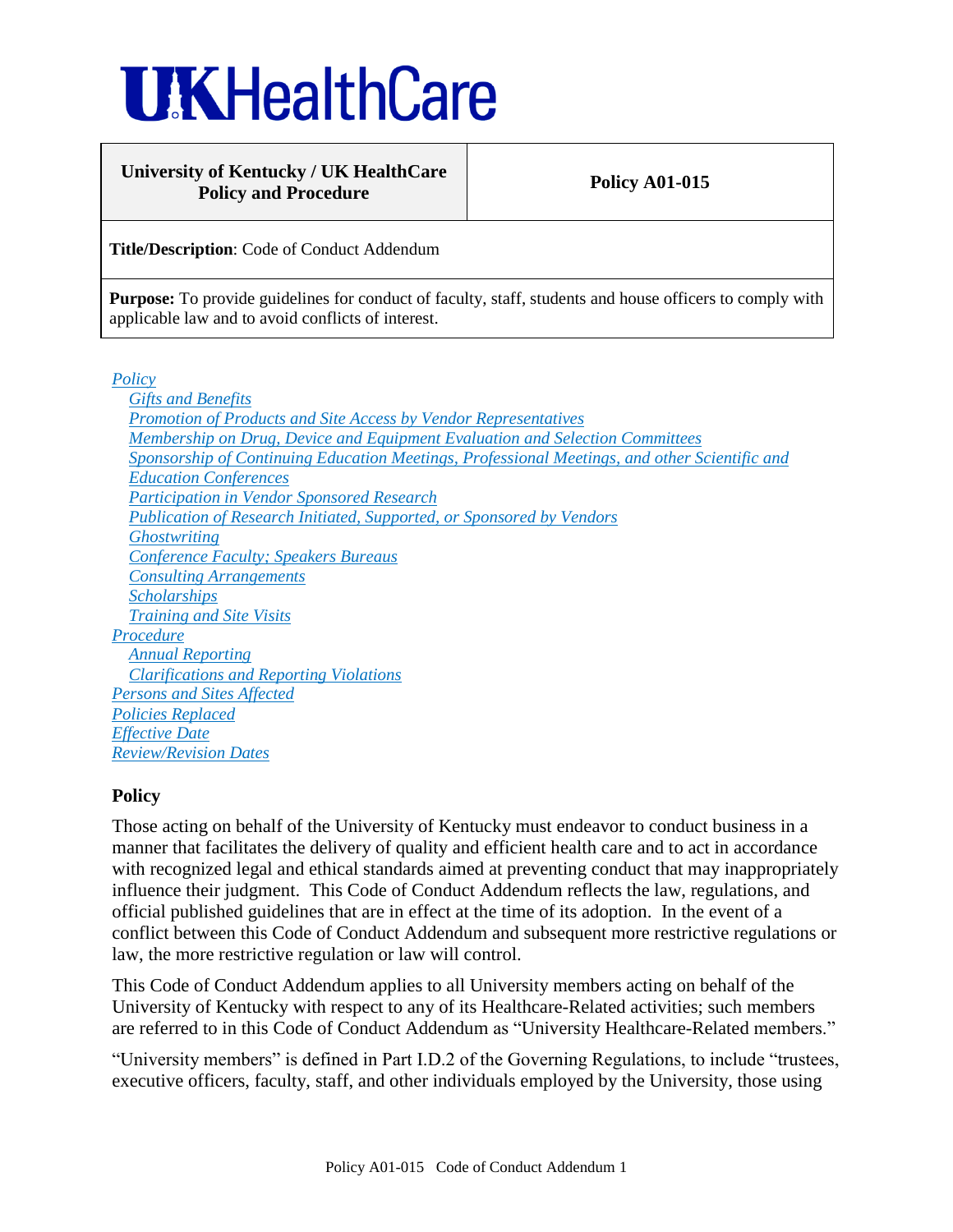University resources or facilities, and volunteers and representatives acting as agents of the University."

The Healthcare-Related activities of the University of Kentucky include the healthcare delivery, clinical and academic programs of the University of Kentucky Colleges of Medicine, Dentistry, Nursing, Pharmacy, Health Sciences, and Public Health, their affiliated faculty practice plans, University of Kentucky Hospital, UK HealthCare Good Samaritan Hospital, UK HealthCare Ambulatory Services and related support organizations and programs. The University of Kentucky academic Healthcare-Related activities are pursued through these six colleges. The University of Kentucky healthcare delivery and clinical activities are commonly known as "UK HealthCare."

In order to avoid even the appearance of impropriety or conflict of interest, this Code of Conduct Addendum applies to all faculty, staff, house officers and students involved in the University of Kentucky Healthcare-Related activities, without regard to an individual's specific job duties or function. Students within the six colleges and house officers are subject to this Code of Conduct Addendum, because of their involvement, or potential involvement, in clinical or healthcare activities and because of the training value for such students and house officers of compliance with regulations pertaining to the healthcare industry.

This Code of Conduct Addendum supplements the [University of Kentucky Ethical Principles and](http://www.uky.edu/Legal/ethicscode.htm)  [Code of Conduct](http://www.uky.edu/Legal/ethicscode.htm) by providing guidelines that will assist University Healthcare-Related members in the review and determination of appropriate gifts and benefits from and relationships with vendors. Unless specifically addressed by this Code of Conduct Addendum, the University of Kentucky Ethical Principles and Code of Conduct is applicable. University Healthcare-Related members are strongly urged to consult with their supervisors to review and evaluate specific situations. While this Code of Conduct Addendum provides guidance, and in some instances interpretation, additional guidance is found in other official University and UK HealthCare policies and documents, such as [Governing Regulations,](http://www.uky.edu/Regs/gr.htm) [Administrative Regulations,](http://www.uky.edu/Regs/ar.htm) [Human](http://www.uky.edu/HR/policies/)  [Resources Policy and Procedure Manual,](http://www.uky.edu/HR/policies/) [Hospital and Clinic Policies,](http://www.hosp.uky.edu/policies/viewpolicy.asp?PolicyManual=10&PolicyID=917) [Medical Staff Bylaws,](http://www.hosp.uky.edu/policies/bylaws/2007Bylaws.pdf) [College of Dentistry Policy Manual,](http://www.mc.uky.edu/Dentistry/students/dmd/ClinicManual08-09.pdf) [Corporate Compliance Policies and Procedures,](http://www.ukhealthcare.uky.edu/forstaff/compliance/comply_about.htm) [Behavioral](http://www.uky.edu/Provost/APFA/HCC_Documents/Behavioral%20Standards%2010-13-2008.pdf)  [Standards in Patient Care,](http://www.uky.edu/Provost/APFA/HCC_Documents/Behavioral%20Standards%2010-13-2008.pdf) and state and federal law. Neither this Code of Conduct Addendum nor the University of Kentucky Ethical Principles and Code of Conduct apply to any benefit or other value provided to UK faculty or staff from funds collected by Kentucky Medical Services Foundation, Inc.

University Healthcare-Related members who fail to comply with this Code of Conduct Addendum can be subject to disciplinary action in accordance with University policy and procedure. University Healthcare-Related members failing to act in compliance with this Code of Conduct Addendum will be considered to be acting outside the scope of their employment and assigned educational duties and could be personally liable should government intervention result.

As used in this Code of Conduct Addendum, "vendor" refers to any person or entity that supplies a commodity or a service to the University. Vendors also include persons or entities that wish to supply a commodity or service to the University.

# *Gifts and Benefits*

"Gifts and Benefits" include, but are not limited to anything of value provided at no charge or at discount such as: drug samples for personal use, snacks and meals, printed and electronic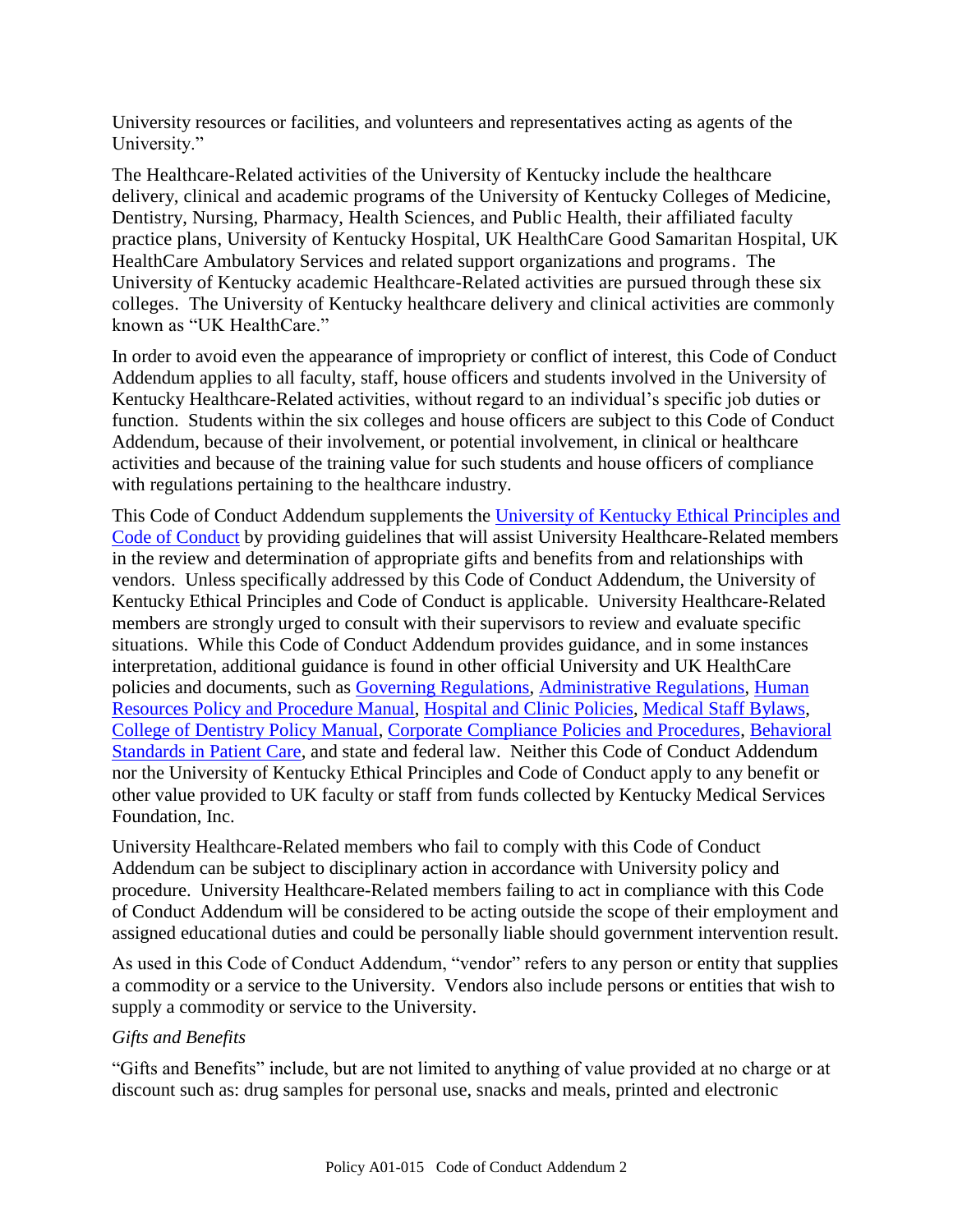medical books, supplies and equipment, payment for travel to and/or attendance at meetings, and participation in online vendor sponsored continuing medical or other professional education, loans, cash, gift certificates, services, prizes, art objects, transportation, use of a vehicle or vacation facility, stocks or other securities, participation in stock offerings, home improvements, and tickets to sporting and cultural events. The potential list is endless – these are only intended as examples. Gifts do not include reimbursement for reasonable business expenses paid by faculty practice plans or other University of Kentucky related organizations.

In accepting any gift or benefit, the following guidelines must be observed:

- 1. University Healthcare-Related members may not accept gifts or other benefits that take into account the volume or value of referrals, purchases, or other business generated.
- 2. University Healthcare-Related members may not accept gifts or other benefits in exchange for prescribing certain products or services, or to induce referrals.
- 3. University Healthcare-Related members may not accept gifts or other benefits that could be perceived as an attempt by a vendor to interfere with their independent judgment.
- 4. Discounted goods and services, or those that eliminate or reduce an expense that would have otherwise been incurred, are also considered gifts under this Code of Conduct Addendum.
- 5. University Healthcare-Related members may not accept gifts or benefits of little, nominal or no measurable value (for example, pens, notepads, or similar promotional or advertising items with or without company logo) offered or provided by any vendor representative.
- 6. University Healthcare-Related members may not accept from a vendor items intended for the personal benefit of the recipient (for example, golf bags, tickets to sporting or entertainment events, sponsorship of departmental parties or social events).
- 7. University Healthcare-Related members may not accept perishable or consumable gifts from a vendor, including without limitation holiday gift baskets or floral arrangements.
- 8. University Healthcare-Related members may not accept cash or cash equivalents (for example, checks, gift certificates, and stocks) from any vendor.
- 9. University Healthcare-Related members may not accept gifts intended to be passed on to patients for their use. Federal law prohibits offering or transferring to a Medicare or Medicaid beneficiary anything of value that is likely to influence the patient's selection of a particular provider or supplier.
- 10. Gifts that are not prohibited may be accepted by the University in accordance with Office of Development policies and procedures.
- 11. University Healthcare-Related members may not accept snacks or meals provided or supported by any vendor on any occasion either onsite or off-site and whether on or off duty except meals provided in connection with an accredited continuing education program. In addition to any other accreditation requirement, the following guidelines must be followed:
	- (a) The presentation must be educational and unbiased in content.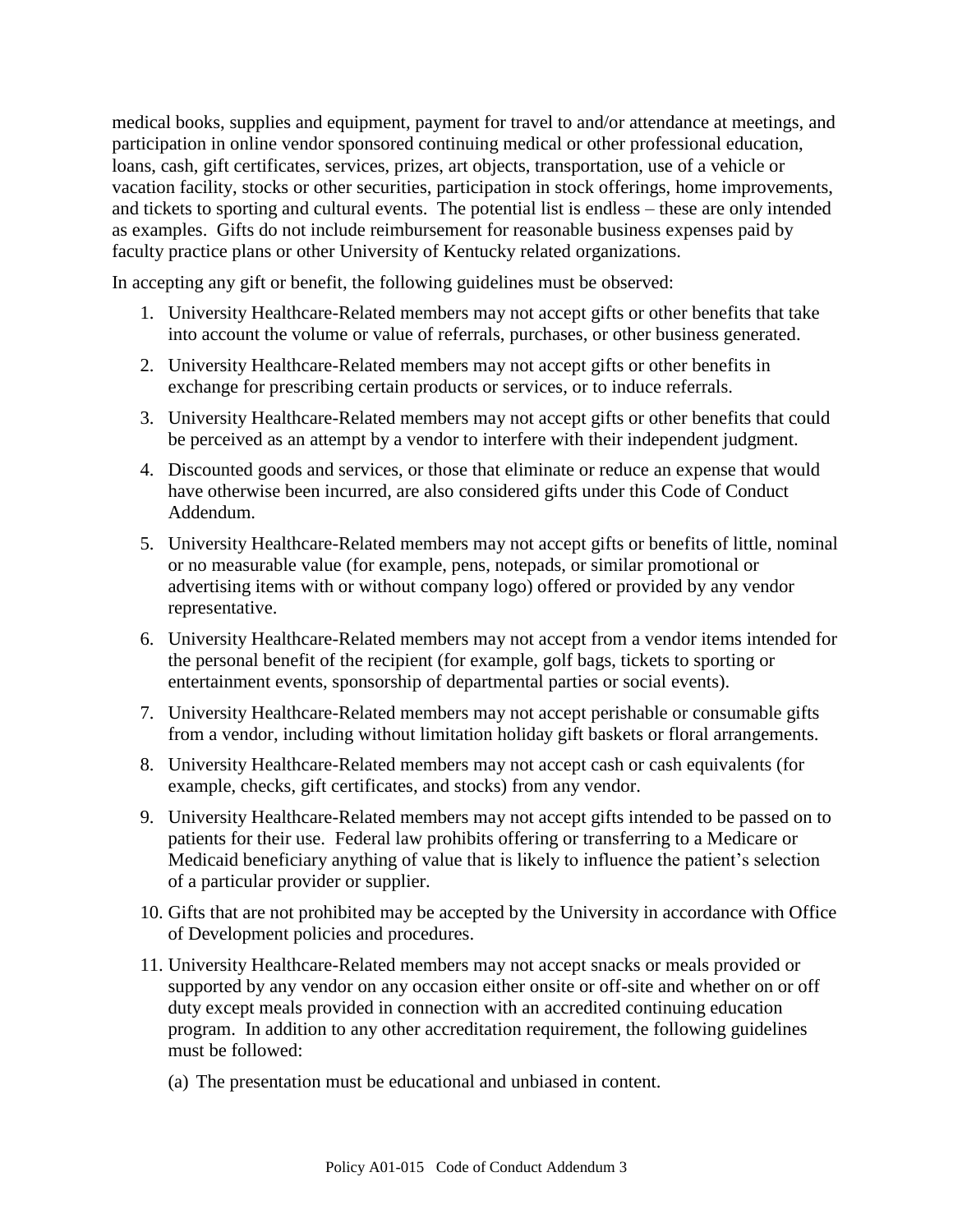- (b) The presentation must have independent value by an authoritative speaker.
- (c) The meals must occur only occasionally.
- (d) The meal must be modest by local standards.
- (e) The meal must occur in a venue and manner conducive to learning and discussion.
- (f) Spouse or other guest attendance is not appropriate.
- (g) Meals in connection with presentations that are strictly for sales or marketing purposes may not be accepted.
- (h) Take out meals or meals provided outside the presentation may not be accepted.
- (i) Entertainment or recreational events associated with the presentation may not be accepted.
- 12. University Healthcare-Related members may not accept gifts of entertainment. This includes items such as tickets to performances and sporting events, or use of a vacation house. The only exception is participation by a University Healthcare-Related member in an event that takes place solely to benefit a bona fide charitable organization (for example, Kentucky Children's Hospital, American Heart Association, American Cancer Society) such as a golf scramble or dinner dance. The entertainment must be limited to the activity that is the subject of the event and invitations to such events should be accepted infrequently.

#### *Promotion of Products and Site Access by Vendor Representatives*

Pursuant to [Section B-2 of the University of Kentucky Business Operations Manual,](http://www.uky.edu/EVPFA/Controller/files/BPM/B-2.pdf) all purchasing shall be conducted in accordance with the Model Procurement Code. Further, purchases and contracts shall not be made with an employee of the University of Kentucky for any item of supply, equipment, or service, nor may an employee have any interest, directly or indirectly, in any purchase made by the University of Kentucky. Purchases for the University are made for the purpose of meeting program requirements of the various units. [Hospital Policy](http://www.hosp.uky.edu/policies/viewpolicy.asp?PolicyManual=10&PolicyID=793)  [HP01-31](http://www.hosp.uky.edu/policies/viewpolicy.asp?PolicyManual=10&PolicyID=793) provides specific guidance for vendors with respect to hospital purchasing and the presence of vendors within the hospital as required by The Joint Commission.

- 1. If a vendor wishes to introduce a non-pharmaceutical surgical product or device into this institution that has not been approved by the appropriate overseeing committee for general use within the University or UK HealthCare in particular, the vendor representative should contact the appropriate faculty or senior staff, (i.e. not an individual in training), to have him or her evaluate the request and, if justified and valid, present the appropriate request to the corresponding device or product evaluation and selection committee of the University or UK HealthCare. Students or house officers should never be directly approached by a vendor about a product that has not yet been evaluated and approved for use in the University.
- 2. If a vendor wishes to introduce a pharmacological and biological agent into this institution, the exact same process must be followed, and the request, if appropriate, will be presented to the Pharmacy &Therapeutic committee. Direct unsupervised contact between pharmaceutical representatives and students or house officers to promote a drug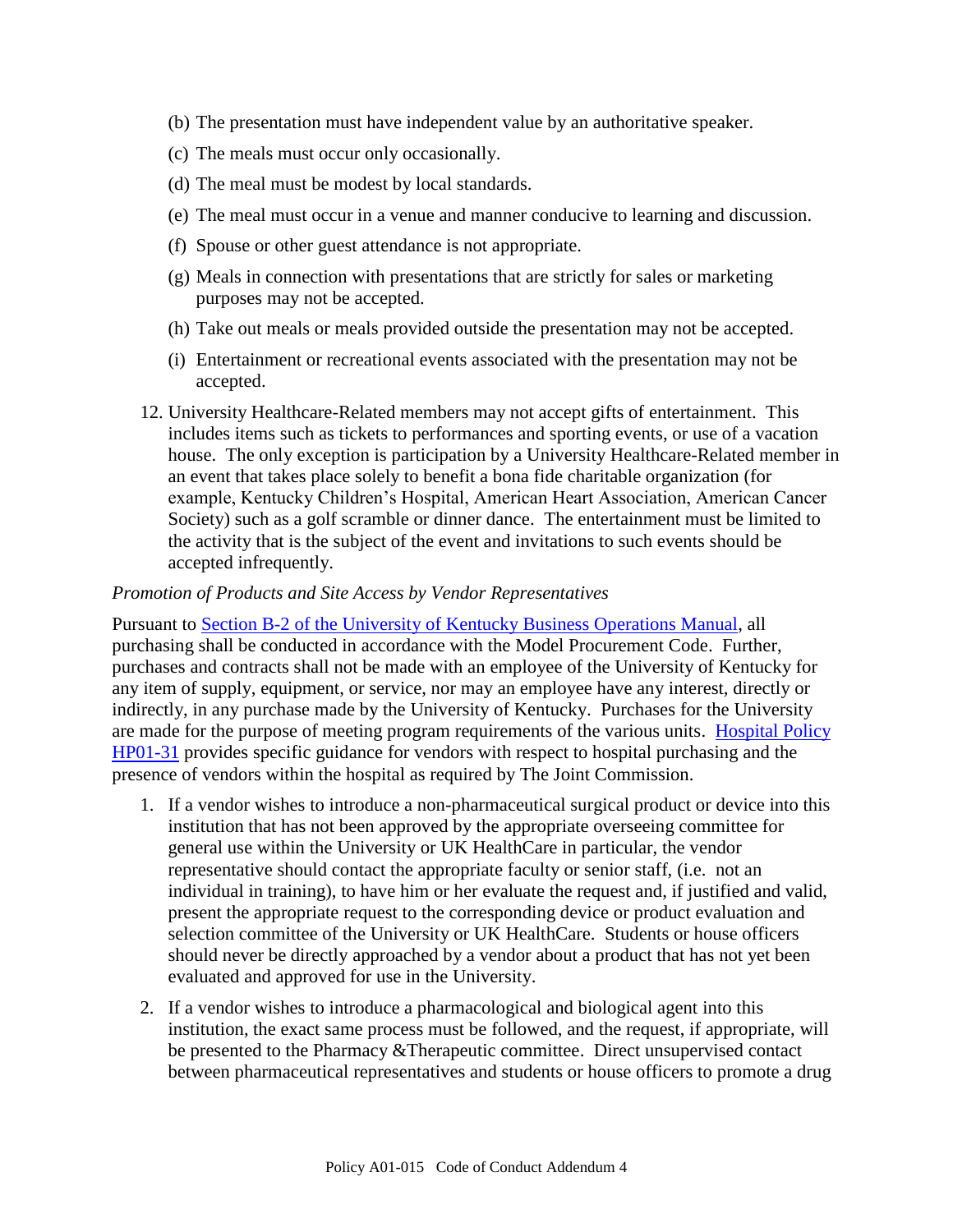that has not been evaluated and approved by the Pharmacy &Therapeutic committee is not allowed in this institution.

- 3. Products, devices, and drugs not yet approved for use in the University can and should be discussed with students and house officers as part of the formal educational efforts of the corresponding departments or divisions. These discussions, however, must be initiated, designed, directed, and supervised by the appropriate senior staff or faculty. Under no circumstances should a vendor dictate the content or provide paid speakers for this purpose. Unsupervised "educational lunches" for students and house officers initiated and sponsored by Industry are prohibited whether on-campus or off-campus.
- 4. Whenever a new product, device, or pharmacological agent is approved for general use or trial in any University Healthcare-Related activity, education and training of the appropriate faculty and staff shall be organized and supervised by a University Healthcare-Related faculty or staff member. These educational/training sessions should be done in a formal and structured fashion that allows ample opportunity for discussion and critical appraisal. Students and house officers can greatly benefit from participating in this process. A vendor can participate in these activities and provide educational resources, including literature, technical people, or expert users, but only with the specific and direct approval of the faculty or staff member coordinating this process.
- 5. Access by vendors to University Healthcare-Related faculty and staff shall be limited to non-public, non-patient-care areas, and shall only occur by appointment or invitation from faculty or senior staff. Involvement of students and house officers in such meetings is encouraged but should only occur under the direct supervision of faculty or senior staff personnel.
- 6. Vendors must register appointments they have throughout UK HealthCare.
- 7. When the presence of a vendor in patient care areas is deemed advisable and necessary, the attending physician must assume responsibility for the vendor's appropriate presence and performance in the clinical area. This does not mean, however, that the vendor does not remain fully responsible for his or her presence and performance. This activity must be guided by applicable law and UK HealthCare policies governing patient privacy and confidentiality, informed consent, and quality patient care. There must be written documentation of the vendor's competence and qualifications to perform whatever tasks are assigned to this individual, appropriate background checks, and there must be clear documentation that his or her presence is essential for safe and efficient patient care. Finally, as part of the informed consent process, the patient must be informed of the presence, purpose and role of the vendor representative.
- 8. Under the circumstances defined above in subsection 7, no gifts of any value, including meals and snacks, and no promotional activities of any type, can be given or take place in association with the presence of a vendor representative in the patient-care clinical area.

# *Membership on Drug, Device and Equipment Evaluation and Selection Committees*

1. Persons who serve on Pharmacy and Therapeutic/ Value Analysis/ Technology Assessment committees shall fully disclose all relations with any vendor, without exception, at least once a year and whenever relevant changes occur. Full disclosure must include without limitation, speaker bureaus, occasional speaker engagements, stock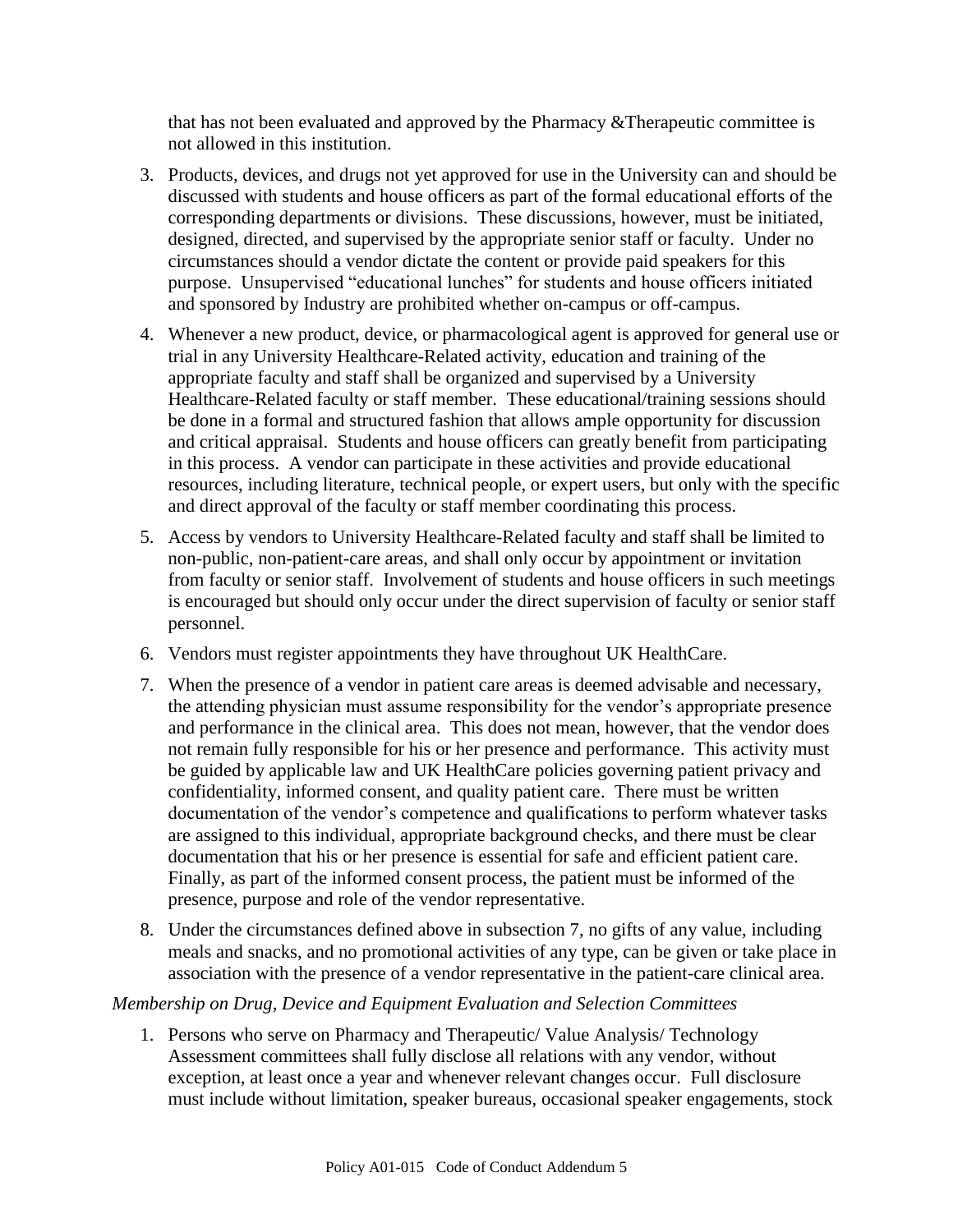ownership, grants or educational support received or being applied for, research involvement with any drug, device or equipment, consulting work, patents, etc., as well as immediate family member relations. Disclosure shall be made on a form developed for such purpose by the University and shall be made to the Vice President for Health Care Operations. Persons whose relations with a vendor create conflicts in serving on such committees may be removed from such committees.

2. When an item is discussed in which a member has a potential conflict of interest based on a financial or research or investigational relationship with the involved vendor, the nature of the relationship shall be disclosed to the committee at that time. That individual may participate in the discussion at the discretion of the chairperson of the committee but shall excuse himself or herself from the final decision making.

# *Sponsorship of Continuing Education Meetings, Professional Meetings, and other Scientific and Education Conferences*

Industry organizations may not directly or indirectly subsidize a University Healthcare-Related member's attendance at a conference or meeting. This prohibition includes conference registration fees, travel, meals, entertainment, accommodations, and the attendee's time for attending the conference. An organization may subsidize a conference or meeting by providing a subsidy directly to the conference sponsor who in turn can reduce the conference fee for all attendees.

Modest meals, such as lunches, refreshments, and receptions that are included in the conference fee and available for all attendees are appropriate. In these cases, the meals or receptions should be modest and conducive to discussion among attendees, and the amount of time at the meals or receptions should be subordinate to the amount of time spent at the education activities of the meeting.

- 1. Vendor initiated and conducted conferences, seminars and other meetings shall not be permitted on-campus.
- 2. Only properly accredited continuing education activities may be funded or supported by a vendor, if desired, and national guidelines regarding commercial funding for continuing education programs must be explicitly followed in all cases.
- 3. All commercial support for educational activities shall be requested by, and given to, a College, Department, Division, or other similar group, and not to any one specific individual.
- 4. Other than properly accredited (ACCME or other) continuing education activities, there shall be no direct sponsorship of institutionally initiated and conducted conferences and meetings.
- 5. Under no circumstances shall vendor representatives be allowed to select the topic or the speaker for any educational activity.
- 6. University Healthcare-Related members are discouraged from attending vendor initiated and conducted non- accredited off-campus meetings that are advertised as continuing education.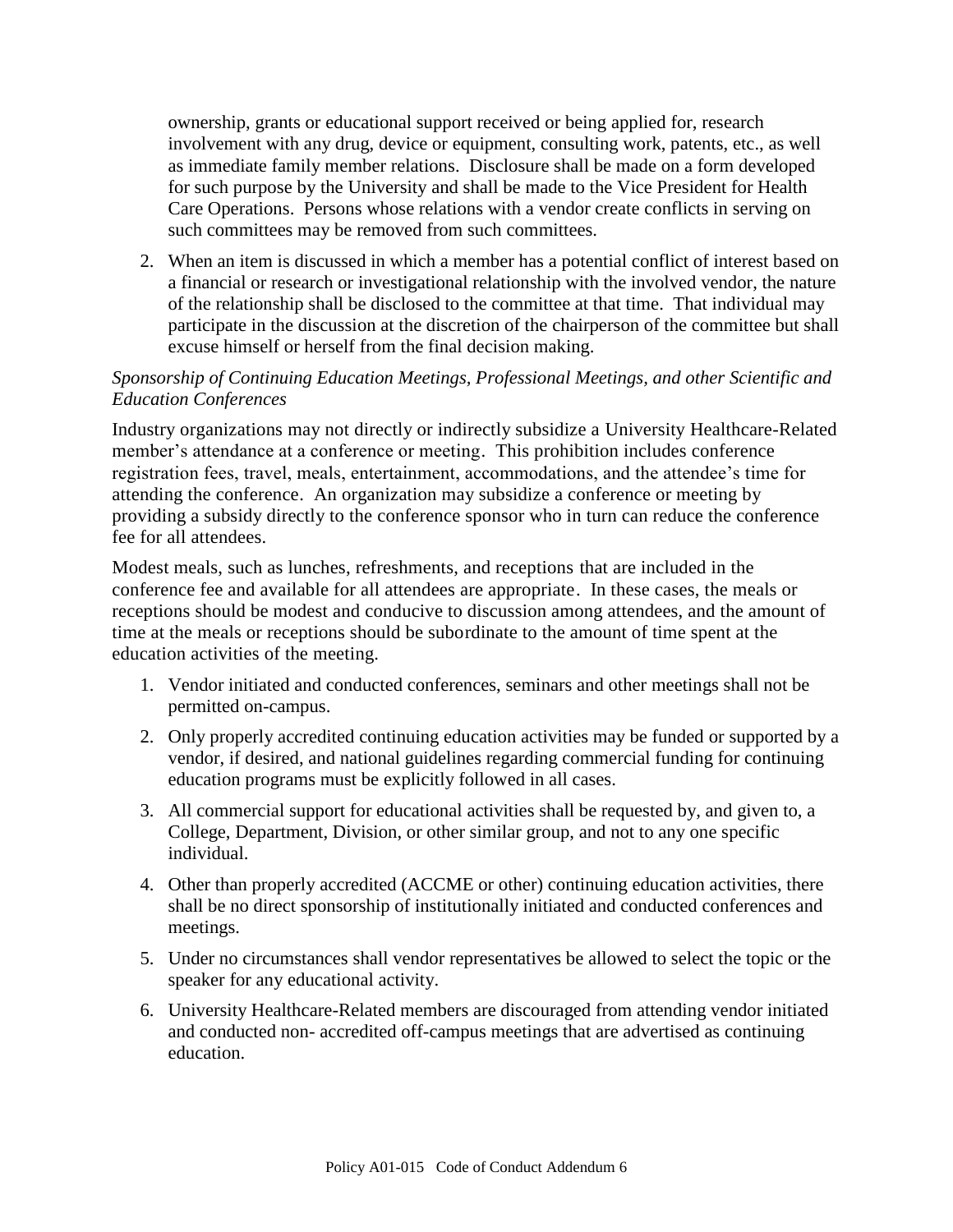# *Participation in Vendor Sponsored Research*

University Healthcare-Related members who participate in vendor sponsored research must abide by the [University of Kentucky Research Conflict of Interest and Financial Disclosure](http://www.uky.edu/Regs/files/ar/ar070.pdf)  [Policy.](http://www.uky.edu/Regs/files/ar/ar070.pdf)

## *Publication of Research Initiated, Supported, or Sponsored by Vendors*

University Healthcare-Related members who author or co-author publications related to research sponsored by or initiated by vendors must comply with the following guidelines:

- 1. Full disclosure of any possible conflicts of interest on the part of all authors.
- 2. Full disclosure of sponsor's role in the study and writing of the paper.
- 3. The author(s) must have substantial say in trial design.
- 4. The author(s) must have access to raw data.
- 5. The author(s) must be responsible for data analysis and interpretation.
- 6. The author(s) must retain the right to publish results without consent or prolonged review by the sponsor.

#### *Ghostwriting*

"Ghostwriting" refers to the practice in which someone else has provided written material that is then credited or attributed to someone other than the original writer. In this Code of Conduct Addendum, it refers to an University Healthcare-Related member adding his or her name to a manuscript that was conceived, designed, and mainly written by someone else, (often a vendor representative or a proprietary research organization under contract with a vendor) which the University Healthcare-Related member played no essential role in its development and writing. It excludes manuscripts written by others within the University Healthcare-Related member's department/division (i.e., faculty, staff, students and house officers) for whom the University Healthcare-Related member has a supervisory role and played an advisory role in the development of the manuscript, carefully scrutinized the content and assured the accuracy of said manuscript. It also does not apply to the transparent writing in collaboration with a vendor investigator, medical writer or technical expert.

- 1. University Healthcare-Related members shall not allow their names to be listed on papers that were ghostwritten as defined above.
- 2. The source or author of all content of an article must be documented in all published manuscripts. Although criteria for authorship vary, authorship qualification should be based on meeting the following criteria:
	- (a) The person substantially contributes to conception and design, or acquisition of data, or analysis and interpretation of data;
	- (b) The person drafts the article or revises it critically for important intellectual content;
	- (c) The person approves final version to be published; and
	- (d) The person agrees to be named as an author.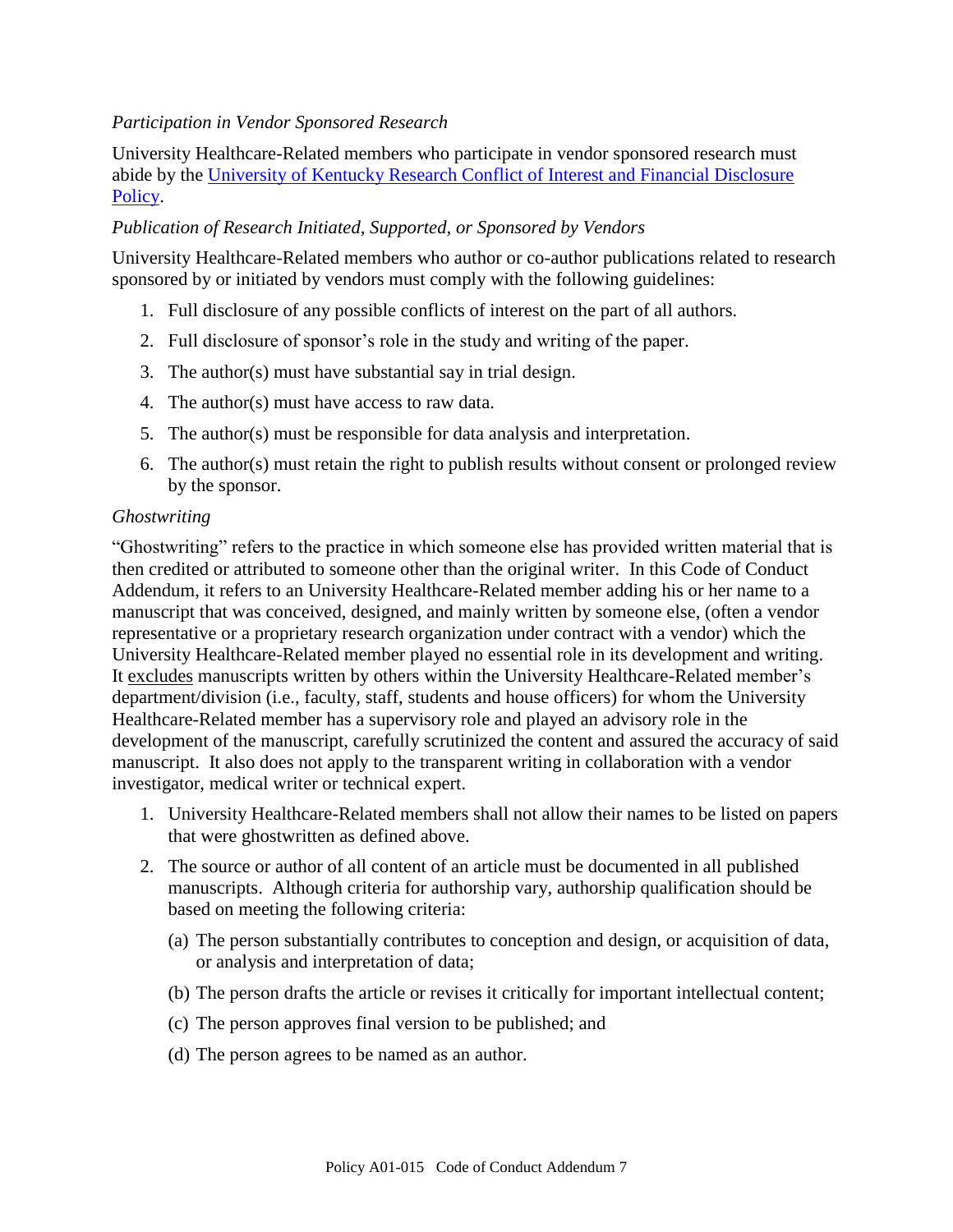## *Conference Faculty; Speakers Bureaus*

From time to time, vendor representatives ask University Healthcare-Related members to speak at or otherwise serve as faculty or presenters at conferences or meetings. Speaker bureau activity includes conferences and meetings that are arranged by a vendor who selects the speakers and provides them with training on the vendor's products and compliance with FDA regulations and assures that the speakers provide a valuable service to the vendor.

- 1. University Healthcare-Related members shall not participate in vendor speakers bureaus.
- 2. University Healthcare-Related members may participate as occasional sponsored speakers in non- accredited vendor sponsored FDA-regulated "educational" programs only if the following criteria are satisfied:
	- (a) He or she should be convinced that the activity is designed to promote evidencebased, unbiased clinical care and/or advances in scientific research.
	- (b) The financial support of any vendor should be prominently disclosed.
	- (c) The lecture content and slides should be determined by the University Healthcare-Related member and reflect a balanced assessment of the current science and treatment options.
	- (d) The University Healthcare-Related member must make clear that the views expressed are those of the speaker and not those of the University or UK HealthCare.
	- (e) Compensation for travel, expenses and honorarium may not exceed the fair market value of the services provided and must comply with this Code of Conduct Addendum for such compensation. For clinical Faculty, reimbursement for expenses is generally not considered income subject to applicable practice plan agreements, and honoraria may be excluded depending upon the specific college's practice plan; however, such income remains subject to University policies and regulations. Reimbursement may not be accepted for expenses of a spouse, family member, or other traveling companion.
	- (f) Such activity shall be considered consulting and must comply with the guidelines applicable to consulting described below.

#### *Consulting Arrangements*

All University Healthcare-Related members will abide by [AR II-1.1-1, Consulting and Other](http://www.uky.edu/Regs/files/ar/ar032.pdf)  [Overload Employment,](http://www.uky.edu/Regs/files/ar/ar032.pdf) Human Resources Policy [and Procedure Number 18.0 Outside](http://www.uky.edu/HR/policies/hrpp018.html)  [Employment](http://www.uky.edu/HR/policies/hrpp018.html) and this Code of Conduct Addendum with respect to all outside employment and consulting arrangements. In addition, University Healthcare-Related members that participate in a faculty practice plan must comply with the provisions of the Administrative Regulation pertaining to such practice plan and the applicable College Addendum, thereto.

Consultants who provide bona fide services may accept reasonable compensation for those services and may be reimbursed for reasonable expenses incurred as a result of the consulting relationship if the following guidelines are observed:

1. The arrangement is set out in writing covering all of the following points prior to payment.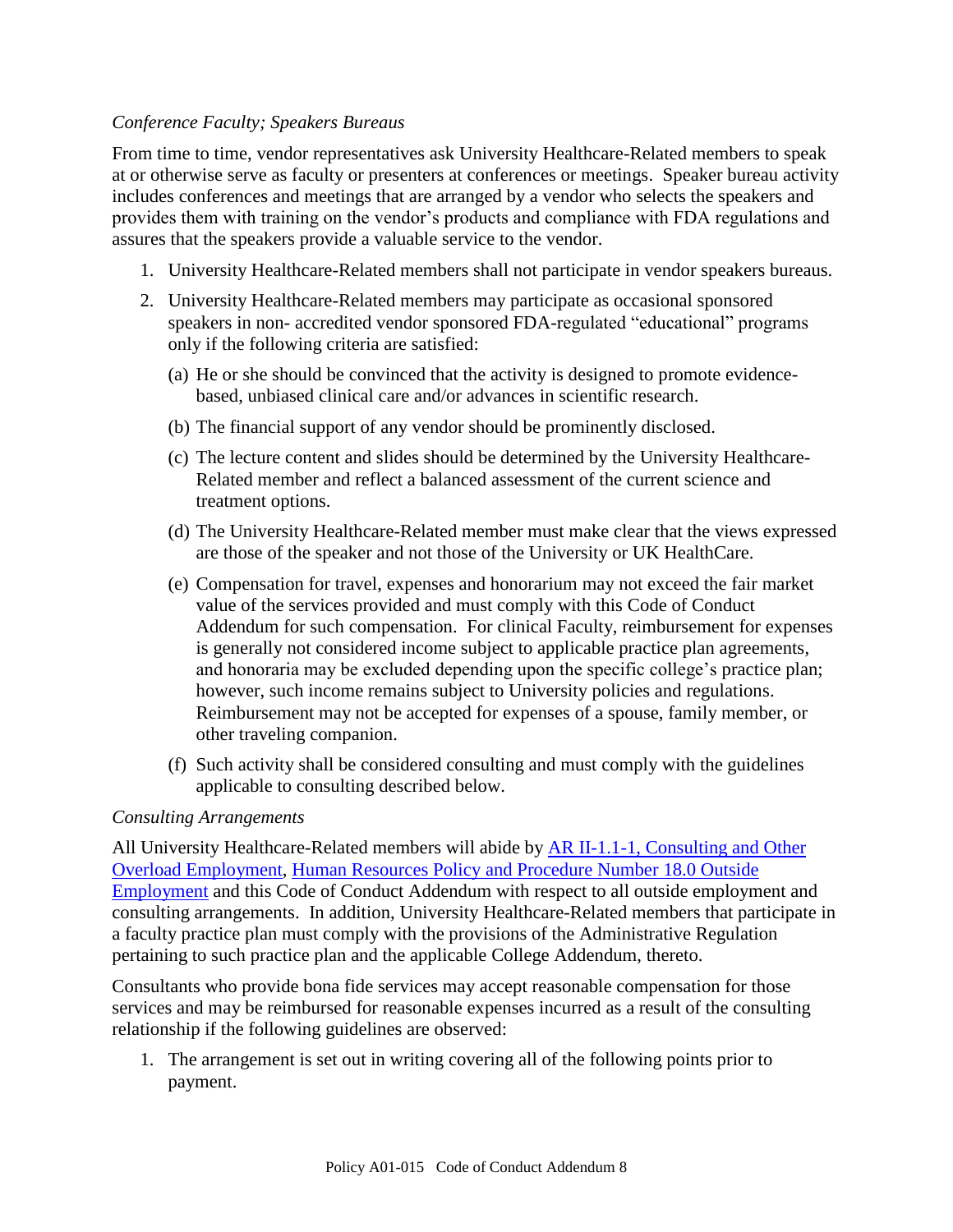- 2. The written agreement covers all of the services to be provided.
- 3. The compensation is set out in advance.
- 4. If the agreement is for periodic, sporadic or part-time services, it must identify the schedule of intervals, precise length and exact charge for such intervals.
- 5. The term of the agreement is for no less than one year.
- 6. There is legitimate need for the services.
- 7. The services are actually provided.
- 8. The compensation is based on the fair market value of the services provided.
- 9. The compensation is not determined in a manner that takes into account the volume or value of any referrals or other business generated.

Compensation given for "consulting" for attending meetings or conferences in a primarily passive capacity is inappropriate. Vendor relationships with physicians or other medical providers where compensation is paid for marketing activities such as speaking, research, preceptor, "shadowing" arrangements or time spent listening to vendor representatives marketing their products are suspect, and payment may not be accepted as "consulting" fees, even if the physician is required to perform services such as completing minimal paperwork or accessing a website.

Compensation for any consulting arrangement must be handled pursuant to the applicable practice plan agreements. Consulting agreements must be reviewed by the University of Kentucky Legal Office or Corporate Compliance Office prior to acceptance.

## *Scholarships*

- 1. Vendor support for student and house officer activities, including travel expenses or attendance fees at carefully selected educational conferences, must be accompanied by an appropriate written agreement and may be accepted only into a common pool of discretionary funds, which shall be maintained at the college or department as determined by the dean. Vendors may not earmark contributions to fund specific recipients or to support specific expenses. Departments or divisions may apply to use monies from this pool to pay for reasonable travel and tuition expenses for students or house officers to attend conferences or training that have legitimate educational merit. Attendees must be selected by the department/division based upon merit and/or financial need, with documentation of the selection process provided with the request. Conferences that qualify as a "carefully selected educational conference" are in general terms defined by the major educational, scientific, or policy-making meetings of national, regional, or specialty medical associations. Approval of particular requests shall be at the discretion of the dean.
- 2. Vendor support for student and house officer training, tuition, stipend and benefits must comply with all University and UK HealthCare requirements for such funds, including the execution of an approved budget and written gift agreement and be maintained in an appropriate restricted account, managed at the college or department as determined by the dean.
- 3. Selection of recipients of scholarships or fellowships will be within the discretion of the college in which the student is enrolled or, in the case of house officers, the dean.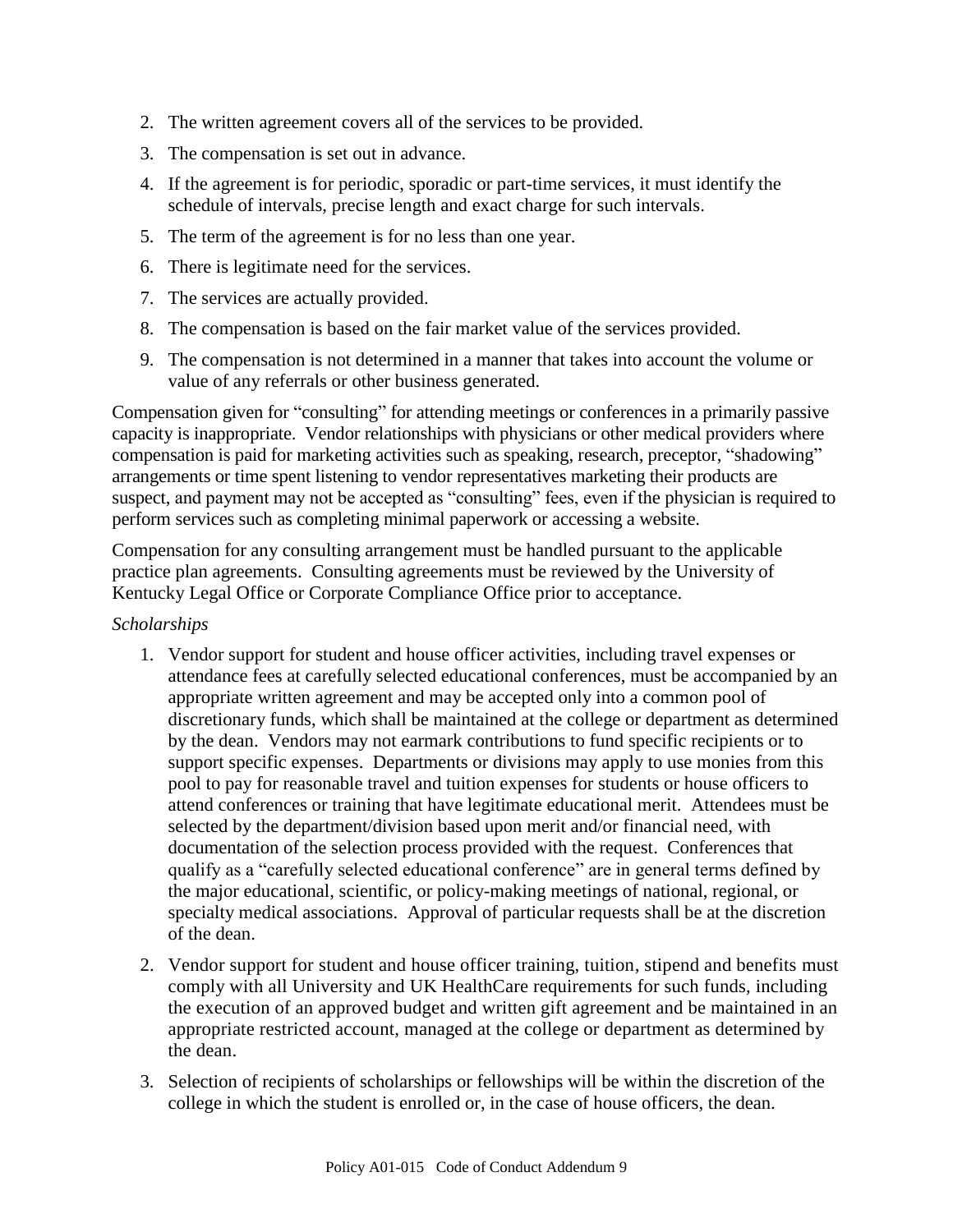- 4. No quid pro quo shall be involved.
- 5. These guidelines do not apply to formal research grants supported by vendors.

## *Training and Site Visits*

On occasion UK faculty and staff may be required to travel to other locations in order to view or train on new equipment or systems that are used, intended to be used, or under consideration for purchase for use in a University Healthcare-Related activity. Such travel is only considered legitimate if the product, equipment or training cannot reasonably be brought to the University campus.

The following guidelines must be observed:

- 1. All site visits must comply with the Commonwealth of Kentucky Model Procurement Code and UK Purchasing rules, and must be arranged in coordination with the UK Purchasing Division.
- 2. Generally, if the University is evaluating a product or service, the site visit shall be considered an operating expense of the University area which is considering the purchase. All costs related to the site visit will be the responsibility of the University area that visits a particular location.
- 3. If the University has purchased or has agreed to purchase an item or service, and a site visit or training is included as part of the purchase agreement, it is appropriate for the vendor to pay for the travel, meals and lodging. However, entertainment associated with the travel is not appropriate and the travel, lodging, and meals must be reasonable.

#### **Procedure**

#### *Annual Reporting*

University Healthcare-Related faculty and designated staff members shall be required annually to disclose to the University:

- 1. Financial disclosures relating to research activities as required by the [University of](http://www.uky.edu/Regs/files/ar/ar070.pdf)  [Kentucky Research Conflict of Interest and Financial Disclosure Policy;](http://www.uky.edu/Regs/files/ar/ar070.pdf)
- 2. All outside employment and consulting arrangements as required by the  $\overline{AR}$  II-1.1-1, [Consulting and Other Overload Employment](http://www.uky.edu/Regs/files/ar/ar032.pdf) and/or the [Human Resources Policy and](http://www.uky.edu/HR/policies/hrpp018.html)  [Procedure Number 18.0 Outside Employment;](http://www.uky.edu/HR/policies/hrpp018.html)
- 3. With respect to participants in faculty practice plans, all professional income received from sources other than the University as required by such faculty practice plans;
- 4. Relationships with vendors, including research support and vendor board and advisory board memberships;
- 5. Participation in vendor sponsored or supported educational or informational programs; and
- 6. All other relationships with vendors that may raise a conflict of interest.

Annual disclosures will be made through the UK HealthCare Corporate Compliance Office. Information reported will be treated as personal information contained in the faculty Standard Personnel File or the staff human resources file, to the extent permitted by law. Compliance with